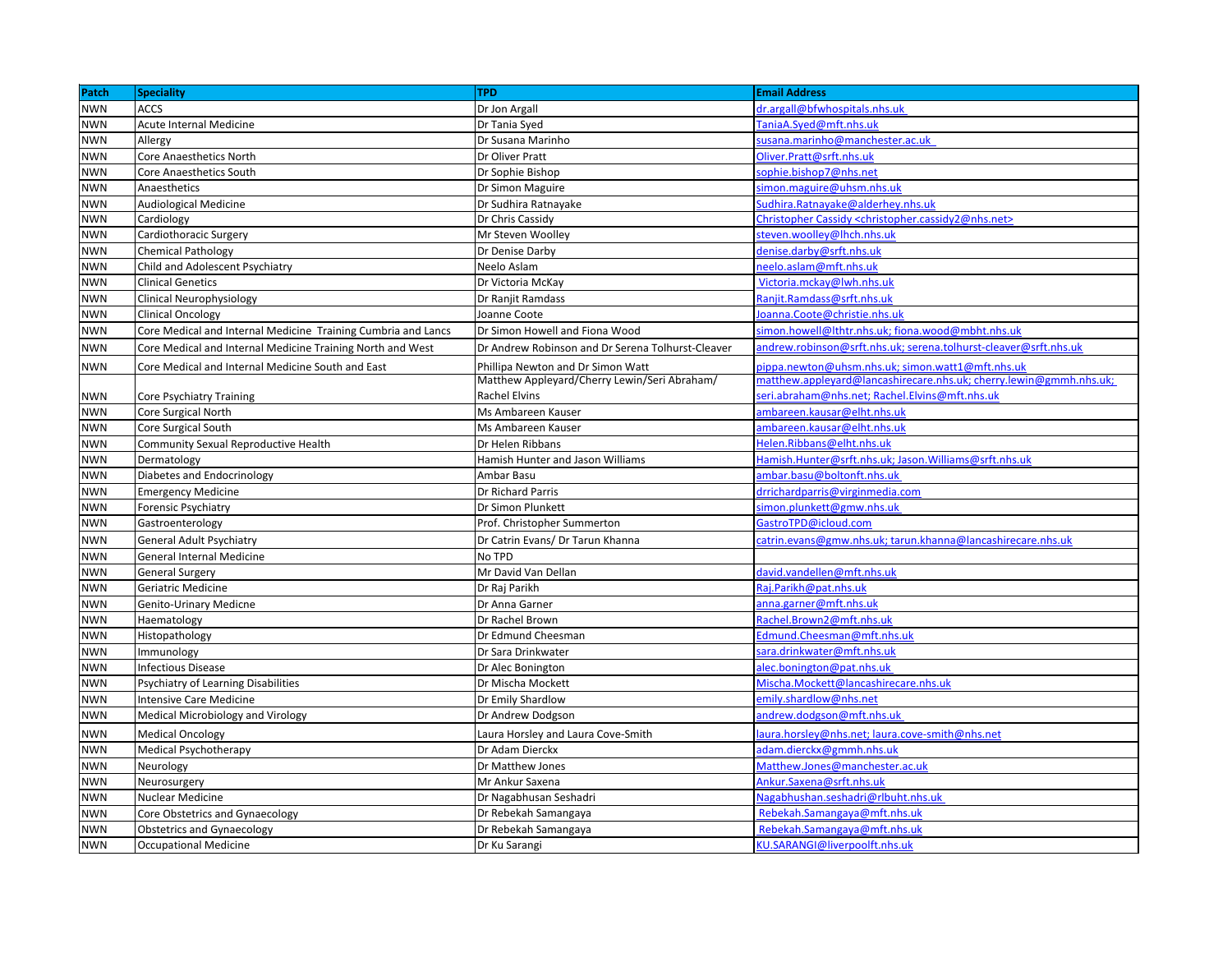| <b>NWN</b> | Old Age Psychiatry                               | Dr Jay Palle                            | jay.palle@nhs.net                                                      |
|------------|--------------------------------------------------|-----------------------------------------|------------------------------------------------------------------------|
| <b>NWN</b> | Ophthalmology                                    | Dr Yvonne D'Souza                       | Yvonne D'Souza <yvonne.d'souza@mft.nhs.uk></yvonne.d'souza@mft.nhs.uk> |
| <b>NWN</b> | Oral and Maxillo-Facial Surgery                  | Ms Anne Begley                          | Anne.begley@aintree.nhs.uk                                             |
| <b>NWN</b> | Otolaryngology                                   | Mr Samit Ghosh                          | samit.ghosh@pat.nhs.uk                                                 |
| <b>NWN</b> | Paediatric Surgery                               | Ms Sarah Wood                           | Sarah. Wood@alderhey.nhs.uk                                            |
| <b>NWN</b> | <b>Core Paediatrics</b>                          | Dr Sunil Bagewadi                       | sunil.bagewadi@pat.nhs.uk                                              |
| <b>NWN</b> | Paediatrics                                      | Dr Guy Makin                            | Guy.Makin@mft.nhs.uk                                                   |
| <b>NWN</b> | Palliative Medicine                              | Dr Andrew Fletcher/ Ash Ahmed (SL Lead) | andrew.fletcher@lthtr.nhs.uk; ashique.ahamed@nhs.net                   |
| <b>NWN</b> | <b>Plastic Surgery</b>                           | Mr Srinivasan Iyer                      | srinivasan.lyer@lthtr.nhs.uk                                           |
| <b>NWN</b> | Radiology ST1-2                                  | Trupti Kulkarni                         | trupti.kulkarni@mft.nhs.uk                                             |
| <b>NWN</b> | Radiology ST3 - 4                                | Dhivya Paravasthu                       | Dhivya.Paravasthu@lthtr.nhs.uk                                         |
| <b>NWN</b> | Radiology ST5-6                                  | Dr John Curtis                          | jmcurtis@liverpool.ac.uk                                               |
| <b>NWN</b> | <b>Rehabilitation Medicine</b>                   | Dr Helen Banks                          | Helen.Banks@thewaltoncentre.nhs.uk                                     |
| <b>NWN</b> | <b>Renal Medicine</b>                            | Ajay Dhaygude VICE: Shahed Ahmed        | Ajay.Dhaygude@Ithtr.nhs.uk                                             |
| <b>NWN</b> | Respiratory                                      | Dr Mark Wilkinson                       | Mark.wilkinson1@mbht.nhs.uk                                            |
| <b>NWN</b> | Rheumatology                                     | Dr Rachel Gorodkin                      | Rachel.Gorodkin@mft.nhs.uk                                             |
| <b>NWN</b> | <b>Sports and Exercise</b>                       | Dr John Rogers                          | ipmrogers@hotmail.com                                                  |
| <b>NWN</b> | <b>Stroke Medicine</b>                           | Dr Ilse Burger                          | Unknown email currently no posts                                       |
| <b>NWN</b> | Trauma and Orthopaedics                          | Mr Jaysheel Mehta                       | jaysheel.mehta@nhs.net                                                 |
| <b>NWN</b> | Urology                                          | Mr Euan A. Green                        | Euan.Green@srft.nhs.uk                                                 |
| <b>NWN</b> | <b>Vascular Surgery</b>                          | Mr Jon Ghosh                            | Jonathan.Ghosh@nhs.net                                                 |
| Patch      | Speciality                                       | <b>TPD</b>                              | <b>Email Address</b>                                                   |
| MER        | <b>ACCS</b>                                      | <b>Timothy Wharton</b>                  | Tim. Wharton@aintree.nhs.uk                                            |
| MER        | Acute Internal Medicine                          | Dr Joe Abbott/Dr Holly Metcalfe         | oe.abbott@gmail.com; Holly_metcalfe@hotmail.com                        |
| MER        | Allergy                                          | Dr Susana Marinho                       | susana.marinho@manchester.ac.uk                                        |
| MER        | Anaesthetics                                     | Dr Simon Mercer                         | simon.mercer2@nhs.net                                                  |
| MER        | <b>Core Anaesthetics</b>                         | Dr Simon Mercer                         | simon.mercer2@nhs.net                                                  |
| MER        | Cardiology                                       | Dr Clare Hammond                        | clare.hammond@lhch.nhs.uk                                              |
| MER        | Cardiothoracic Surgery                           | Mr Steven Woolley                       | steven.woolley@lhch.nhs.uk                                             |
| MER        | <b>Chemical Pathology</b>                        | Dr Denise Darby                         | denise.darby@srft.nhs.uk                                               |
| MER        | Child and Adolescent Psychiatry                  | Neelo Aslam                             | neelo.aslam@mft.nhs.uk                                                 |
| MER        | <b>Clinical Genetics</b>                         | Dr Victoria McKay                       | Victoria.mckay@lwh.nhs.uk                                              |
| MER        | Clinical Neurophysiology                         | Dr Ranjit Ramdass                       | Ranjit.Ramdass@srft.nhs.uk                                             |
| MER        | <b>Clinical Oncology</b>                         | Karen Whitmarsh                         | caren.whitmarsh@nhs.net                                                |
| MER        | Clinical Pharmacology and Therapeutics           | Richard Fitzgerald                      | Richard.Fitzgerald@liverpoolft.nhs.uk                                  |
| MER        | Core Medical Training/Internal Medicine Training | Dr Rob Egdell/                          | Robin.egdell@nhs.net; Katie.Clark2@sthk.nhs.uk;                        |
|            |                                                  | Dr Katie Clark/Dr Gurinder Tack         | Gurinder.Tack@liverpoolft.nhs.uk                                       |
| MER        | <b>Core Psychiatry Training</b>                  | Dr Mark Theophanous                     | mark.theophanous@nhs.net                                               |
| MER        | Core Surgical Training                           | Ambareen Kauser                         | ambareen.kausar@elht.nhs.uk                                            |
| MER        | Community Sexual Reproductive Health             | Dr Helen Ribbans                        | Helen.Ribbans@elht.nhs.uk                                              |
| MER        | Dermatology                                      | Dr Niall Wilson                         | niall.wilson@rlbuht.nhs.uk                                             |
| MER        | Diabetes and Endocrinology                       | Dr Sabnam Samad                         | sabnam.samad@aintree.nhs.uk                                            |
| MER        | <b>Emergency Medicine</b>                        | Dr Richard Hughes                       | RICHARD.HUGHES@aintree.nhs.uk                                          |
| MER        | Forensic Psychiatry                              | Dr Simon Plunkett                       | simon.plunkett@gmw.nhs.uk                                              |
| MER        | Gastroenterology                                 | Dr Edward Britton                       | edward.britton@liverpoolft.nhs.uk                                      |
| MER        | General Adult Psychiatry                         | Nanda Dayalan                           | nanda.dayalan@merseycare.nhs.uk                                        |
| MER        | General Internal Medicine                        | Aravind Ponnuswamy                      | Aravind.ponnuswamy@nhs.net                                             |
| MER        | <b>General Surgery</b>                           | Ms Caroline Bruce                       | caroline.bruce@mcht.nhs.uk                                             |
| <b>MER</b> | Geriatric Medicine                               | Claire Cullen                           | claire.cullen@aintree.nhs.uk                                           |